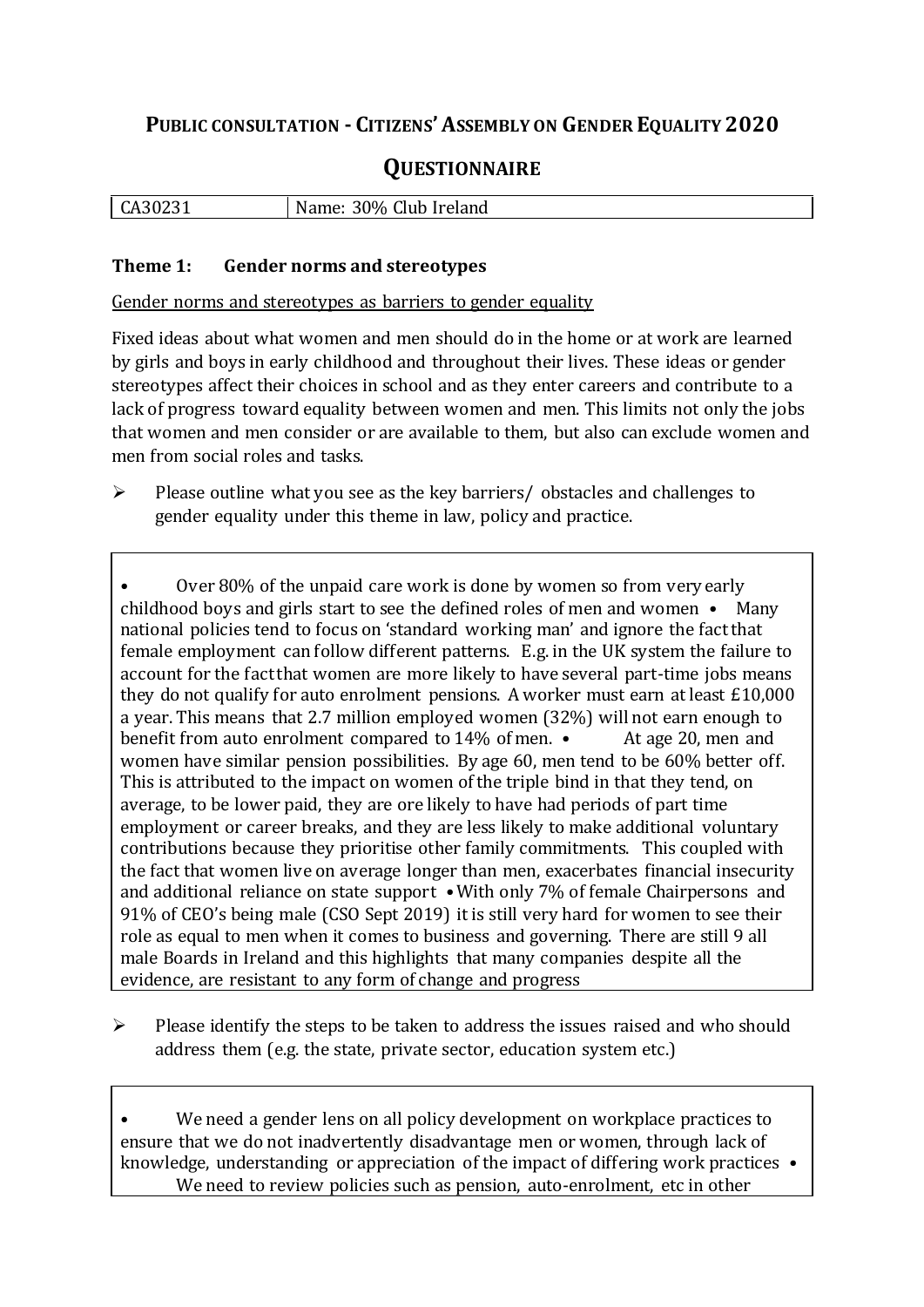countries to see examples of where structural differences in work practices between men and women have been accommodated • The Balance for Better Business government initiative has started to drive progress across listed organisations in Ireland, but the focus needs to continue to include all employers in Ireland above a reasonable size for both boards and senior leadership teams in terms of pipeline. Organisations that deliver on such targets need to be celebrated and identified. Separately the targets of 40% gender representation target on state boards needs to be applied to all state boards on an individual basis as a measure of success, rather than on a cumulative basis. • Examples of alternative approaches to family leave are outlined in later questions below

### **Theme 2: Work: Occupational segregation by gender, gender discrimination and the gender pay gap**

Women and men are often concentrated into different kinds of jobs and within the same occupations, women are often in work that is less well paid and has less opportunities for career advancement. Women often work in areas where they can work part-time so as to fit in with their caring responsibilities. While many men work in low paid jobs, many professions dominated by women are also low paid, and professions that have become female-dominated have become lower paid. This worsens the gender pay gap (the average difference between the wages of women and men who are working).

 $\triangleright$  Please outline what you see as the key barriers/ obstacles and challenges to gender equality under this theme in law, policy and practice.

Girls who display an interest in a caring role are directed towards nursing rather than medicine, teachers have little knowledge of workplace skills in relation to emerging roles such as data science, complex financial services, biotechnology and food science and STEM For example in the 2019 iWish survey of 7,000 students 64% of girls said they didn't know enough about stem, 48% of Teachers said they did not know where to go for information on school or industry initiatives relating to STEM. In the 2018 survey 93% of teachers surveyed rated self-belief in girl's ability as the greatest impediment to the promotion of STEM in school • The 2020 BTYSE winners identified the early stereotypes developed in boys and girls as young as aged 6 in the view of the gender of engineers • These foundations move into early career choices where girls are directed away from the higher value roles e.g. in STEM, Medicine, Engineering, despite comprising more than 54% of college graduates, and are more likely to take on back office roles or lower paid roles, which starts a career journey with more limited scope for progression • The continued dependence on women to take on caring roles – both childcare and elder care, drives a need for more part time employment which tends to be confined to lower paid jobs; or

This barrier becomes established in the primary school system where already at a young age boys and girls develop stereotypical behaviour in relation to subject preferences, job expectations, and career potential. This behaviour is reinforced through the secondary school system and the application of subject choices, underfunded career guidance, and under use of the transition year opportunity.  $\bullet$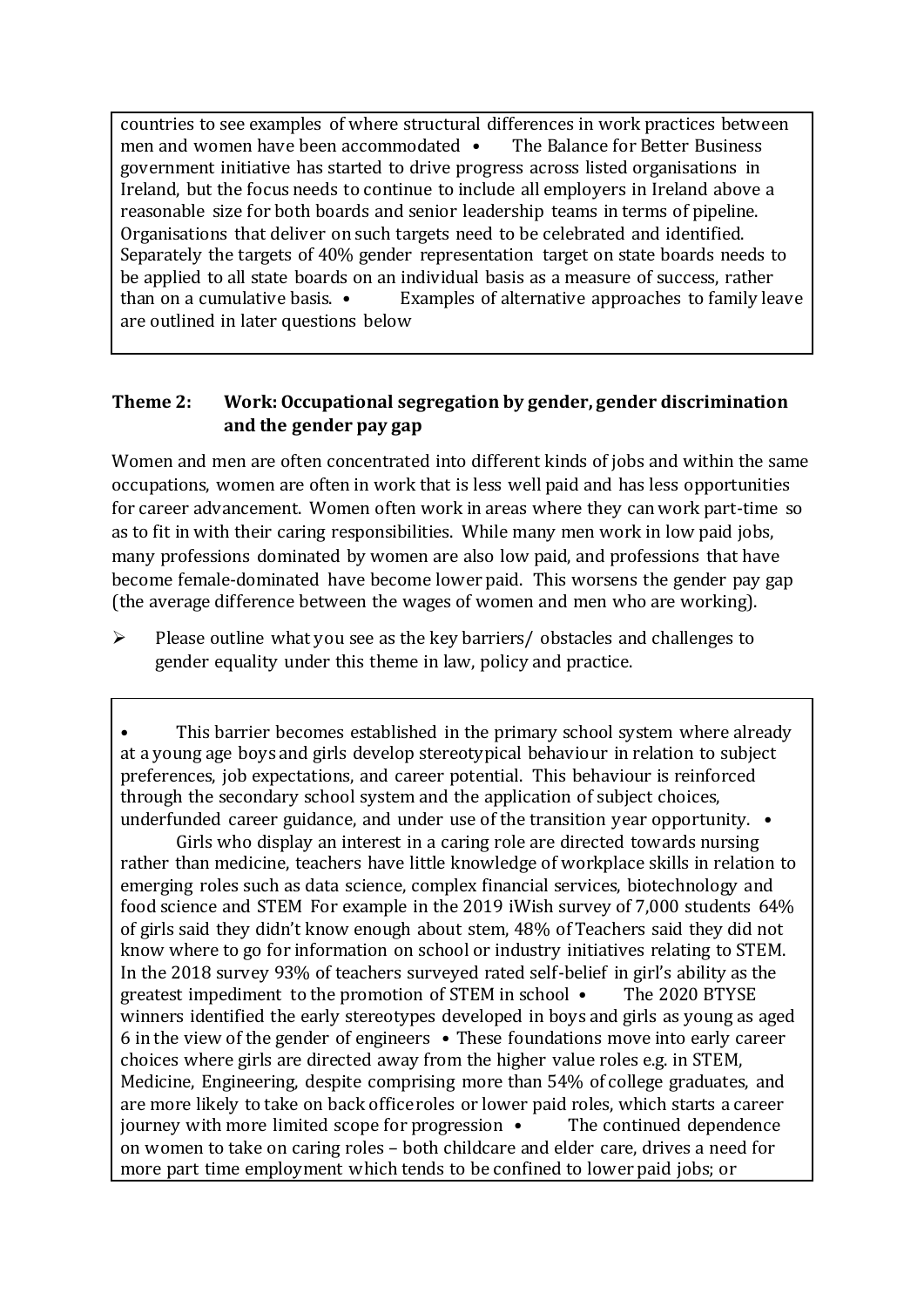extended exit from the workplace which limits career opportunities and potential for salary growth. For example, research in Germany has identified that a woman who has given birth to one child can expect to earn up to \$300,000 less by the time she is 45, compared to a woman who has worked full time without interruption • Gender pay gap reporting in the UK has already identified that the significant contributor to differences is less about pay equity (equal pay for like roles) and more about representation, where even in industries like financial services where women make up more than 55% of the workforce, the lack of representation at senior levels (less than 23% of senior roles) is the bigger driver of gender pay gap. In particular industries this representation gap becomes even more apparent with airlines as a specific example where the gender pay gap is driven by the exceptionally high percentage of males in the more highly paid role of pilot (approximately 95%) with the higher predominance of women in the lower paid or part time clerical / cabin crew roles

 $\triangleright$  Please identify the steps to be taken to address the issues raised and who should address them (e.g. the state, private sector, education system etc.)

Greater focus within the teacher training process on the importance of balanced skill development in both boys and girls. The DCU STEM internship voluntary programme run in conjunction with business through the 30% Club and CWIT (connecting women in technology) should be the mandatory standard for all teacher training in Ireland • We need further research into the role and impact of single sex versus co-ed schools and influences in terms of stereotypes, expectations, subject choices and potential for ingrained bias from early schooling •

All teachers should be required to complete Unconscious Bias Training and we should consider research on other ways to encourage more gender-neutral classrooms and reduced stereotyping in teaching practices – reference the work of Dr Javid Abdelmoneim • It should be a requirement for all Career Guidance Teachers to have access to more in depth knowledge on industry and the world of work and to complete refresher programmes to keep up to date on competencies for modern roles • We need to progress to gender pay gap reporting but ensuring that it focuses on gender representation as well as pay equity, so that data can drive action within organisations • We need a government led approach to apprenticeship programmes, developed in partnership with industry, that encourage a) girls or boys into underrepresented skills, particularly where there is an opportunity to encourage girls into higher paid technical roles and b) movement from school into career choices that offer better potential for long term higher value roles, particularly for young school leavers who have less access to third level education •

The private sector has a strong role to play in working in partnership with the education system, providing examples of men and women visiting schools demonstrating breaks from standard stereotypes as part of 'see it to be it' e.g. female doctors, male nurses, female engineers etc • The curriculum for Transition year should be fully overhauled to provide a more comprehensive and standardised learning process for wider subject choice, more focused onward education or job/skills planning, and genuine work experience that will add material value. The private sector needs to be actively encouraged to participate in the Transition Year process in a more structured way to support this approach.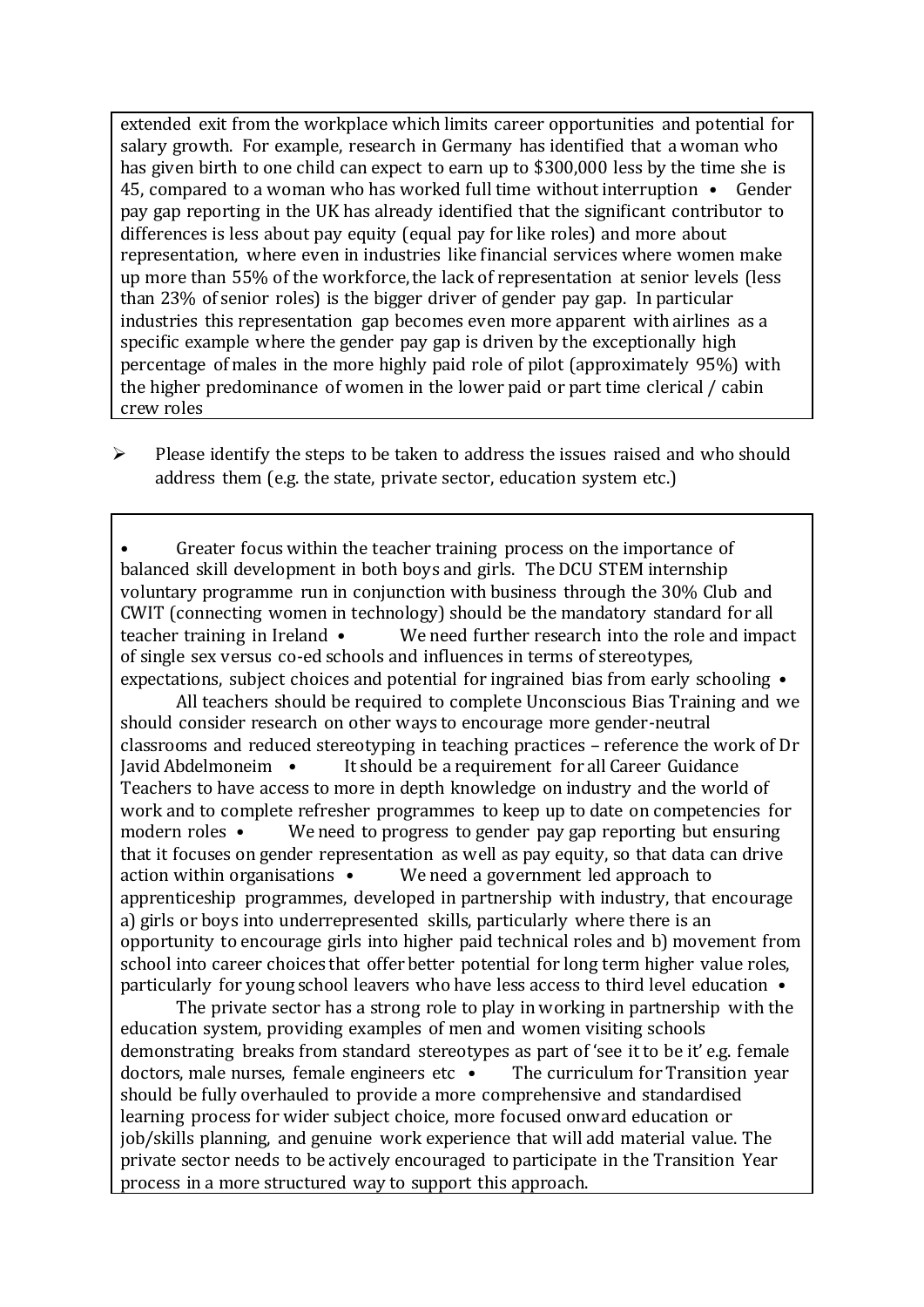#### **Theme 3. Care, paid and unpaid, as a social and family responsibility**

#### Care -- the social responsibility of care and women and men's co responsibility for care, especially within the family

Women remain disproportionately responsible for unpaid care and often work in poorly paid care work. For working parents or [lone parents,](https://aran.library.nuigalway.ie/bitstream/handle/10379/6044/Millar_and_Crosse_Activation_Report.pdf?sequence=1&isAllowed=y) balancing paid work with parenting and or caring for older and dependent adults presents significant challenges. Women are [most disadvantaged by these challenges,](https://eige.europa.eu/gender-equality-index/game/IE/W) yet men also suffer from lack of opportunities to share parenting and caring roles. Despite recent legislation and policy initiatives to support early years parental care, [inequalities in the distribution of unpaid](https://www.ihrec.ie/app/uploads/2019/07/Caring-and-Unpaid-Work-in-Ireland_Final.pdf)  [care](https://www.ihrec.ie/app/uploads/2019/07/Caring-and-Unpaid-Work-in-Ireland_Final.pdf) continue between women and men. The cost of childcare has been identified as a particular barrier to work for women alongside responsibilities of caring for older relatives and dependent adults.

 $\triangleright$  Please outline what you see as the key barriers/ obstacles and challenges to gender equality under this them in law, policy and practice.

• Ireland has the second highest level of under 5's in the EU, and the third highest level of childcare costs and this is not sustainable for working couples where both parties might wish to work. There is significant anecdotal evidence where it becomes cheaper for one partner to remain at home • Where a woman is typically on a lower wage (as seen from gender pay gap reporting) – she is more likely to become the stay at home parent, because the financial loss is lessened • In the less likely event that the mother is on a higher salary, there is reluctance to take unpaid leave because of the financial impact on the family, but in some cases e.g. extended maternity leave there is no option for the leave to be transferred to a father, who may be on a lower salary, and therefore less financial impact on the family.  $\bullet$ 

While 85% of companies in Ireland offer some form of flexible working / family leave, less than 50% of employees avail of the options because of the concern regarding impact on their careers, particularly among male employees – 30% Club Women in Management Research 2020. Further research across financial services – Making the Change Count 30% Club 2018 – identified that only 11% of men availed of parental leave compared to 34% of women and further women on average availed of 11 weeks parental leave but men only availed of 4 weeks, because of perceived career impacts. • Ireland has a history of investing equally in the education of men and women, but we have had less success in encouraging women to successfully return to the workforce post a period of family leave. In parallel, where men do not see women successfully reintegrating into the workforce from leave, it reinforces their view that family absence is career limiting • A very high proportion of Irish Employers are SME or Micro organisations, and have a genuine concern about capacity to support mandated family absences beyond statutory maternity leave, or to influence policy change in this regard

 $\triangleright$  Please identify the steps to be taken to address the issues raised and who should address theme (e.g. the state, private sector, education system etc.)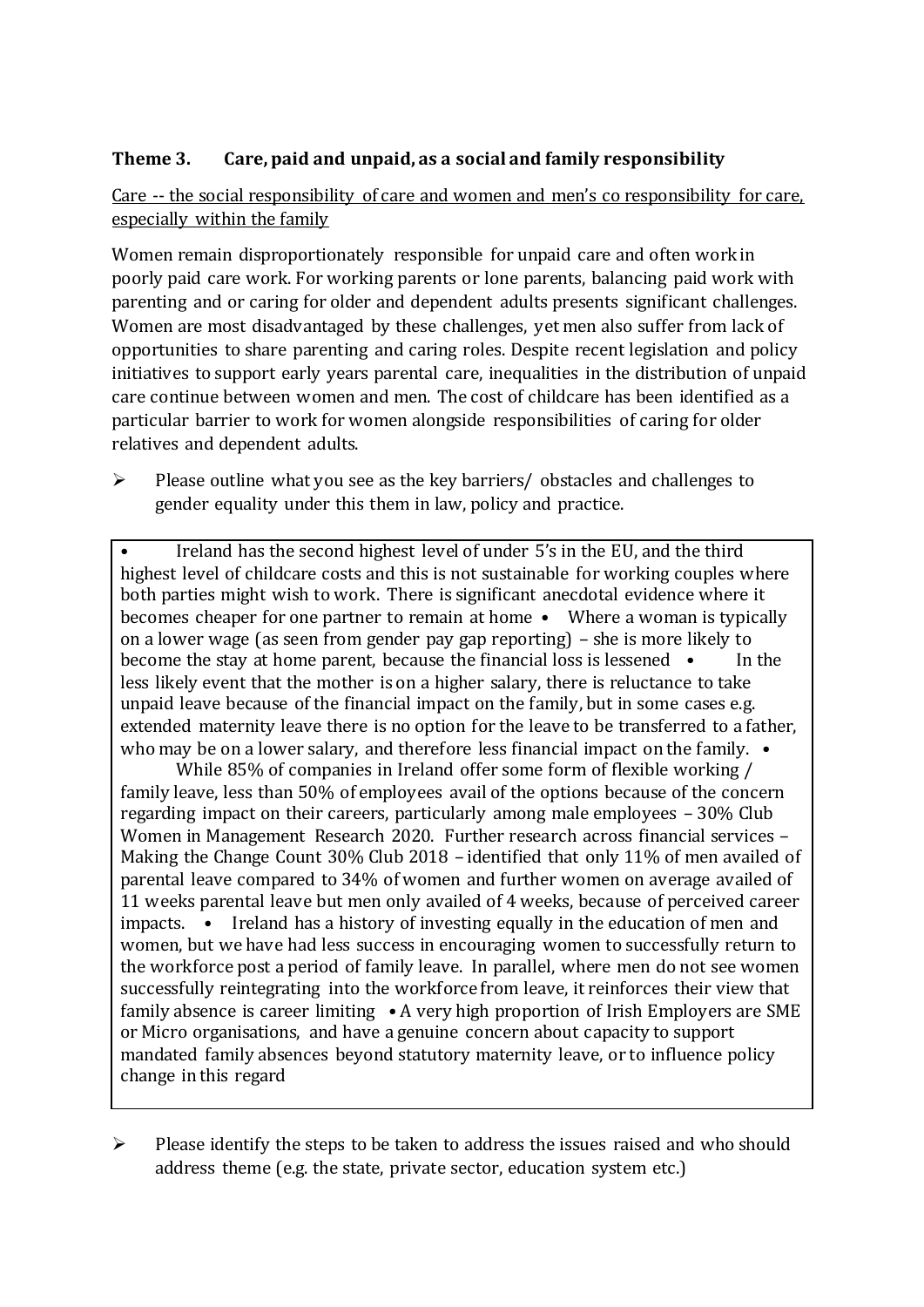We need a national solution to the spiralling and disproportionate costs of childcare relative to total income – whether in the form of state childcare, subsidies, incentives, caps, tax relief • We need more national supports or incentives for employers to invest in returner programmes and recapture the lost workforce, which is predominantly female We need a simpler, holistic approach to policy and legislation in relation to family absences. In particular:- • The distinctions and complexities between maternity, paternity and parental leave provide little scope to encourage male/female balance in caring responsibilities, and provide a significant challenge for employers in terms of interpretation, application and compliance. European examples of a more simplified approach where paid leave, beyond the medical aspect of 'childbirth' leave, is defined simply as parental leave and equally shared across both parents has resulted in more significant take up equally by both genders. Additionally, such policy should be developed in consultation with employers so that any approach can be developed in a way that is easier to implement, to be encouraged, and ultimately adopted equally by men and women. This is particularly important when the Irish economy has such a high proportion of SME and micro organisations where the perceived burden of family absence policies is seen as only achievable within larger organisations • The changing nature of Irish demographics also suggests a radical review of Carer's leave and the potential for introduction of more comprehensive elder care leave that can help to retain carers in the workforce albeit on a part time basis, alleviate pressures on the healthcare requirements, and affording elder citizens the dignity of appropriate home support •

Force Majeure leave, while helpful to working parents, is too restrictive in relation to the notice period and triggers and should be more generic or principles based to allow for unplanned emergencies that impact on family life • The UK practice of 'paid keep in touch days' should be reviewed as a basic addition to maternity leave/parental leave legislation to allow for better contact during family absences and an increased chance of a return to work

#### **Theme 4: Women's access to, and representation in, public life and decision making**

#### Ensure women's participation and representation in decision-making and leadership in the workplace, political and public life

Women are systematically underrepresented in leadership in [economic](https://eige.europa.eu/gender-equality-index/2019/compare-countries/power/2/bar) and [political](https://eige.europa.eu/gender-equality-index/2019/compare-countries/power/1/bar)  [decision-](https://eige.europa.eu/gender-equality-index/2019/compare-countries/power/1/bar)making. Despite the introduction of a candidate gender quota (through the system of party funding) for national political office, and [initiatives](https://betterbalance.ie/) to support women's access to corporate decision-making roles, men continue to dominate leadership positions. There are also issues to be considered around how media represents women and men.

 $\triangleright$  Please outline what you see as the key barriers/ obstacles and challenges to gender equality under this theme in law, policy and practice.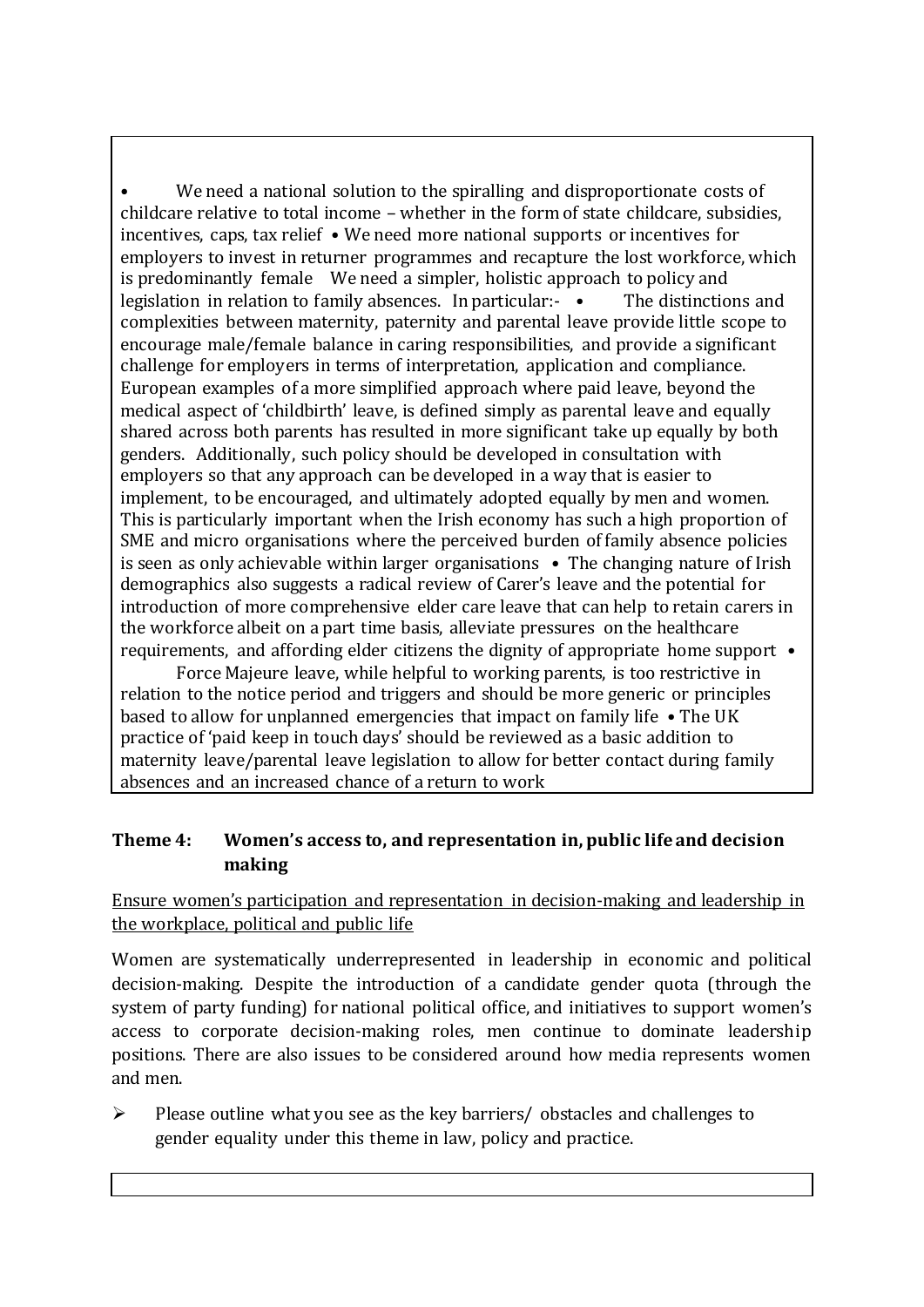• The roles of national office are not designed to support working parents – male and female – in terms of attendance, hours of work, geographical location • The candidate gender quota does not extend far enough into the process to drive change and our most senior decision-making bodies do not represent the citizenship that it serves. • Balance for Better Business, a government led initiative, strives for gender targets in senior decision-making roles in business, but we do not apply similar standards in State bodies • The State Board targets of 40% have been met on a cumulative basis, but not at an individual board level • We have a number of different government departments focusing on aspects of gender and diversity – Balance for Better Business, Strategy for Women and Girls, Ireland for Finance, consultation on flexible working, future jobs Ireland, gender pay gap reporting etc – we need a more holistic approach to applying a gender and diversity lens

 $\triangleright$  Please identify the steps to be taken to address the issues raised and who should address them (e.g. the state, private sector, education system etc.)

The targets set out in Balance for Better Business, should be extended to include Public Sector Bodies • The State Board targets should be met by every individual board and a focused target date should be set and met  $\bullet$  For elected bodies, we need to take more decisive action to ensure that decision makers better represent the population that they serve, even if that ultimately leads to a more affirmative quota approach t local and national levels. More immediately, consideration needs to be given to the application of work practices for elected office, to encourage a more integrated work/life approach and more gender friendly opportunities • Establish a more cohesive approach to gender-based policy planning so that individual government initiatives can work within a single or complimentary diversity framework

#### **5. Where does gender inequality impact most?**

To conclude we would be interested in your response to the following question: In which area do you think gender inequality matters most?

Please rank the following in order of importance, 1 being the most important:

| Paid work                |   |
|--------------------------|---|
| Home & family life       | 3 |
| Education                | 2 |
| Politics and public life |   |
| Media                    | h |
|                          |   |

Caring for others 5